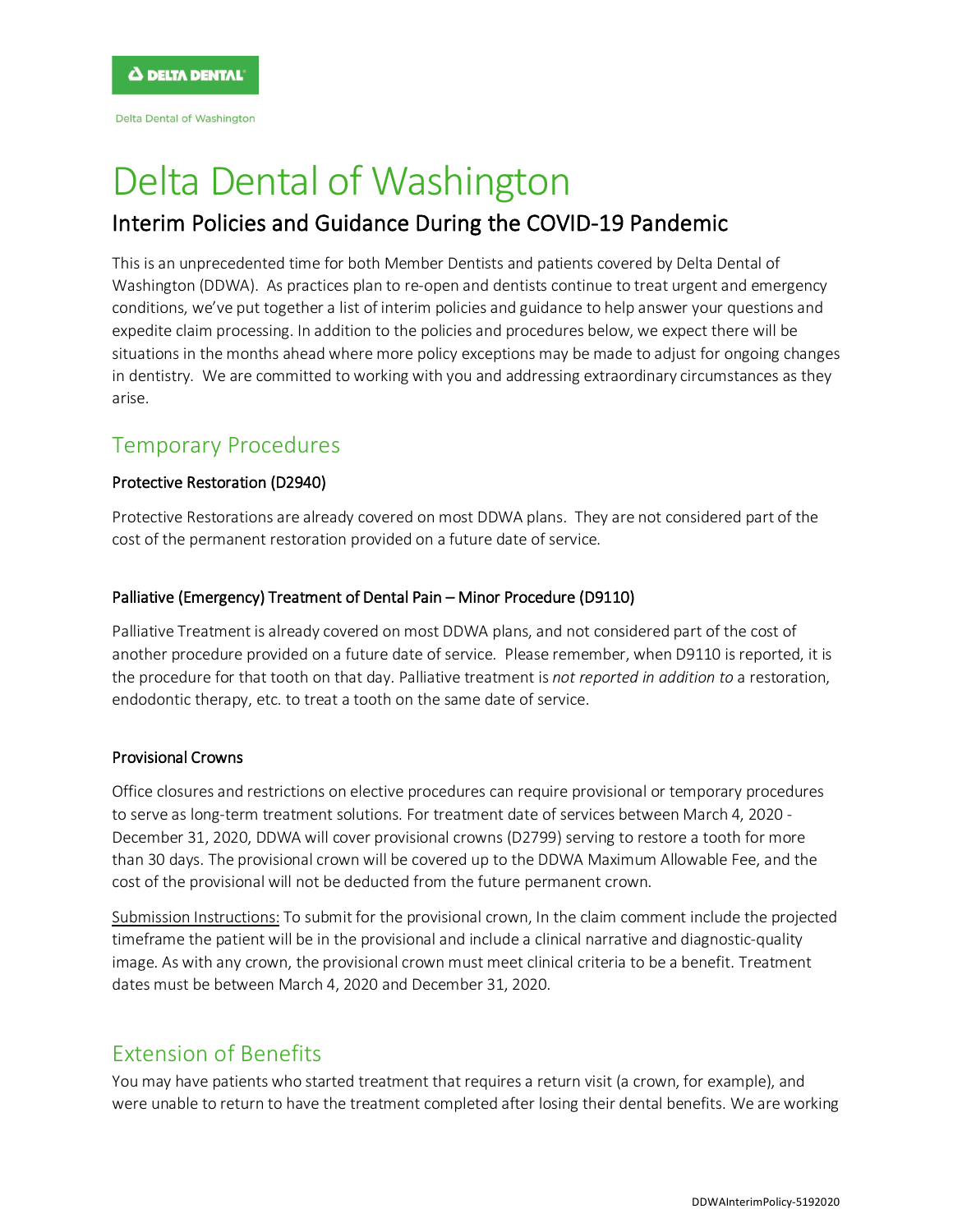#### Delta Dental of Washington

with our Groups to support benefit extensions past the typical timeframes. If your patients lost their dental benefits and were unable to complete a covered procedure that was started before March 19, 2020, please have them call our Customer Service Department for additional information.

# Timely Filing of Claims

We currently require that claims be filed within 180 days of treatment. Some offices may have missed claims filing deadlines due to offices closures. If a filing deadline is missed between March 19 and June 30, 2020, we will still process these benefit claims. No additional documentation is needed.

# Periodontal Scaling and Root Planing (SRP) Exceptions

We understand you may be scheduling longer treatment times to help preserve critical PPE while reducing patient exposure during multiple appointments. Effective immediately, DDWA will make exceptions to the current policy and allow payment for more than two quadrants of SRP on a date of service with supporting clinical documentation. Exceptions to the policy will be in place through December 31, 2020.

Submission Instructions: When you've diagnosed a patient with periodontitis and completed more than two quadrants of SRP on a single date of service, please add the words "Clinical Review" and the length of the appointment in your claim comments, and include a current perio chart, diagnostic-quality radiographs and chart notes for us to review your claim submission.

## Urgent Treatment

We are waiving clinical review of any urgent or emergency treatment completed between March 19 and May 31, 2020.

Submission Instructions: To expediate processing of these claims, please add the word "Urgent" in your comments when reporting urgent or emergency treatment completed.

# Extending Timeframes for Confirmations of Treatment of Cost

Until December 31, 2020, we are honoring expired confirmations of treatment and cost (predeterminations) that were approved on or after September 1, 2019.

# Patient in the Chair Hotline

We recognize there are situations when you have a patient in the chair, and require an immediate answer regarding benefits, eligibility, or clinical review. To help during these unique circumstances, we created a dedicated phone line to provide immediate resolution to your questions.

When you have a patient in the chair and need an immediate response, call 1-800-556- 3852 anytime between 7:00 am and 4:30 pm, Monday through Friday. We will answer your questions or transfer you to a team that can best assist you. To help us reserve this phone line for urgent questions, we ask that you only call this number when you have a patient in the chair awaiting treatment.